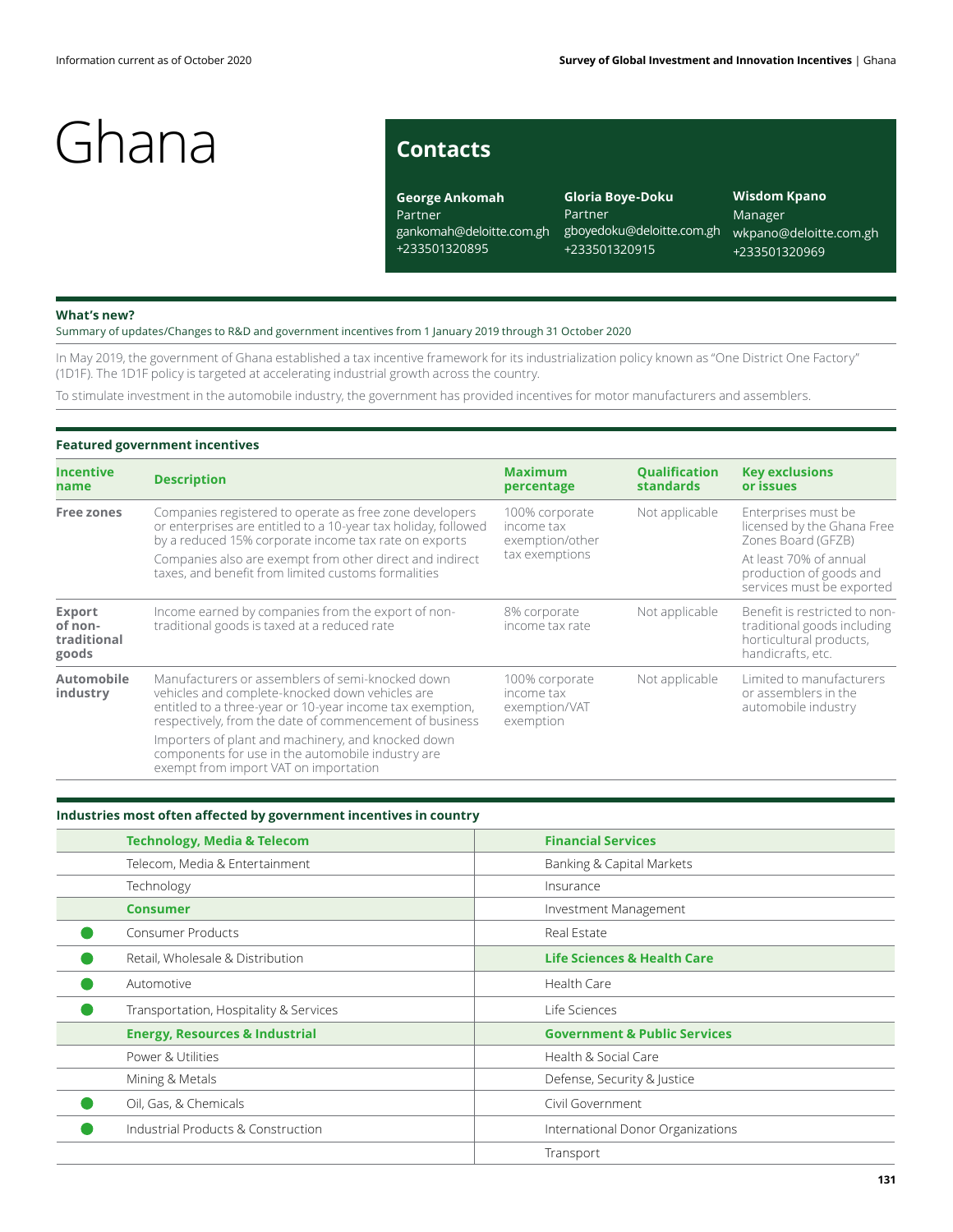# **Contacts**

**George Ankomah** Partner gankomah@deloitte.com.gh +233501320895

**Gloria Boye-Doku** Partner gboyedoku@deloitte.com.gh +233501320915

**Wisdom Kpano** Manager wkpano@deloitte.com.gh +233501320969

| <b>Type</b>                                                                | <b>National</b><br>incentive? | State,<br>provincial,<br>regional<br>or local<br>incentives? <sup>1</sup> | <b>Filing</b><br>deadlines<br>imposed? | Is the claim<br>made in<br>advance or<br>arrears? <sup>2</sup> | <b>Nature of</b><br>incentive                                                                                                                                                                                                                                                                                                                                                                                                      | <b>Maximum</b><br>to large<br>enterprises                                                                                     | <b>Maximum</b><br>benefit available benefit available<br>to small and<br>medium-sized<br>enterprises                                     |
|----------------------------------------------------------------------------|-------------------------------|---------------------------------------------------------------------------|----------------------------------------|----------------------------------------------------------------|------------------------------------------------------------------------------------------------------------------------------------------------------------------------------------------------------------------------------------------------------------------------------------------------------------------------------------------------------------------------------------------------------------------------------------|-------------------------------------------------------------------------------------------------------------------------------|------------------------------------------------------------------------------------------------------------------------------------------|
| <b>Investment</b>                                                          |                               |                                                                           |                                        |                                                                |                                                                                                                                                                                                                                                                                                                                                                                                                                    |                                                                                                                               |                                                                                                                                          |
| Capex:<br>Manufacturing<br>businesses                                      |                               |                                                                           |                                        | National:<br>Local:<br>Arrears                                 | Reduced corporate income tax<br>Not applicable rate for manufacturing businesses<br>Manufacturing businesses<br>licensed as free zone entities are<br>entitled to a 10-year tax holiday                                                                                                                                                                                                                                            | Reduced<br>corporate income<br>tax rate $(12.5\%$ or<br>18.75%); 10-year<br>tax holiday for<br>licensed free zone<br>entities | Reduced<br>corporate income<br>tax rate $(12.5\%$ or<br>18.75%); 10-year<br>tax holiday for<br>licensed free zone<br>entities            |
| Capex:<br>Agricultural<br>sector                                           |                               |                                                                           |                                        | National:<br>Not applicable<br>Local:<br>Arrears               | Reduced corporate income<br>tax rate for entities involved in<br>production of livestock, fish, and<br>other cash crops for five years<br>from commencement date (10<br>years for entities investing in the<br>production of cattle). Locational<br>incentives may be available for a<br>further five years after the end of<br>the concessionary rate period                                                                      | 1% corporate<br>income tax rate<br>for five or 10<br>years; possible<br>5%-20% rate for<br>further five years                 | 1% corporate<br>income tax rate<br>for five or 10<br>years; possible<br>5%-20% rate for<br>further five years                            |
| Capex:<br>One District One<br>Factory (1D1F)<br>tax incentive<br>framework |                               |                                                                           |                                        | National:<br>Arrears<br>Local:                                 | 1D1F tax incentive framework<br>provides a five-year corporate<br>income tax holiday; waiver of import reductions and<br>duties and taxes on equipment,<br>machinery and parts; waiver of<br>duties and levies on raw materials;<br>exemption from withholding taxes<br>Not applicable on payments received; assurance<br>for the repatriation of dividends;<br>guarantee against nationalization;<br>and expatriate worker quotas | Various tax<br>exemptions,<br>and non-tax<br>incentives.<br>Corporate income<br>tax holiday<br>capped at five<br>years        | Various tax<br>reductions and<br>exemptions,<br>and non-tax<br>incentives.<br>Corporate income<br>tax holiday<br>capped at five<br>years |
| Capex:<br>Automobile<br>industry                                           |                               |                                                                           |                                        | National:<br>Arrears<br>Local:<br>Not applicable               | Three-year corporate income tax<br>exemption for manufacturers or<br>assemblers of semi-knocked down<br>vehicles (10 years for complete-<br>knocked down vehicles)<br>Exemption from import VAT for<br>importers of plant and machinery,                                                                                                                                                                                           | Three-year or<br>income tax<br>exemption; 100%<br>VAT exemption                                                               | Three-year or<br>10-year corporate 10-year corporate<br>income tax<br>exemption; 100%<br>VAT exemption                                   |
|                                                                            |                               |                                                                           |                                        |                                                                | and knocked down components<br>for use in the automobile industry                                                                                                                                                                                                                                                                                                                                                                  |                                                                                                                               |                                                                                                                                          |
| Capex:<br>Hotel industry                                                   |                               |                                                                           |                                        | National:<br>Arrears                                           | Reduced corporate income<br>tax rate on income of entities                                                                                                                                                                                                                                                                                                                                                                         | 22% corporate                                                                                                                 | 22% corporate<br>income tax rate                                                                                                         |
|                                                                            |                               |                                                                           |                                        | Local:<br>Not applicable                                       | principally engaged in the hotel<br>industry                                                                                                                                                                                                                                                                                                                                                                                       | income tax rate                                                                                                               |                                                                                                                                          |

Notes:

1. Green means that this incentive is currently in effect. Yellow means that the incentive has limited applicability, i.e., the requirements for this incentive limit its value to most companies. Red means that there is no incentive.

. If the response is advance, this means that the government must approve the award of the incentive prior to the commencement/completion of the project/activity.<br>If the response is arrears, this means that the award of th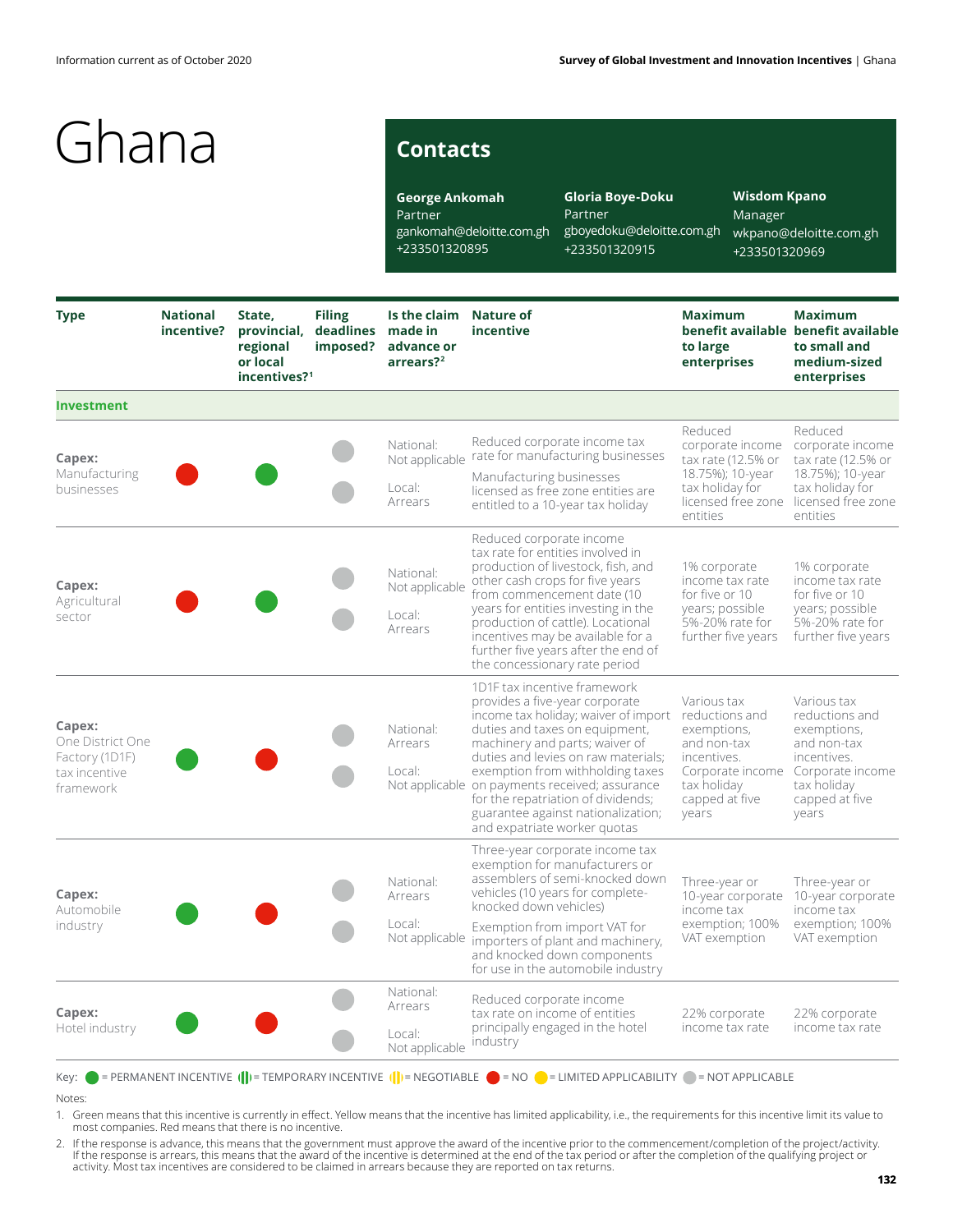# **Contacts**

**George Ankomah** Partner gankomah@deloitte.com.gh gboyedoku@deloitte.com.gh +233501320895 **Gloria Boye-Doku** Partner +233501320915

**Wisdom Kpano** Manager wkpano@deloitte.com.gh +233501320969

| <b>Type</b>                                      | <b>National</b><br>incentive? | State,<br>provincial,<br>regional<br>or local<br>incentives? <sup>1</sup> | <b>Filing</b><br>deadlines made in<br>imposed?   | Is the claim<br>advance or<br>arrears? <sup>2</sup>                                                                                                        | <b>Nature of</b><br>incentive                                                                                                                                                                                                         | <b>Maximum</b><br>to large<br>enterprises                                                                                              | <b>Maximum</b><br>benefit available benefit available<br>to small and<br>medium-sized<br>enterprises        |
|--------------------------------------------------|-------------------------------|---------------------------------------------------------------------------|--------------------------------------------------|------------------------------------------------------------------------------------------------------------------------------------------------------------|---------------------------------------------------------------------------------------------------------------------------------------------------------------------------------------------------------------------------------------|----------------------------------------------------------------------------------------------------------------------------------------|-------------------------------------------------------------------------------------------------------------|
| <b>Investment (continued)</b>                    |                               |                                                                           |                                                  |                                                                                                                                                            |                                                                                                                                                                                                                                       |                                                                                                                                        |                                                                                                             |
| Training:<br>Fresh graduates                     |                               |                                                                           | National:<br>Arrears<br>Local:<br>Not applicable | Additional deduction for salaries<br>paid to new graduates from<br>recognizead Ghanaian tertiary<br>institutions in computing<br>companies' taxable income | Deduction of 50%<br>of new graduates'<br>salaries and<br>wages where<br>such graduates<br>comprise more<br>than 5% of the<br>workforce                                                                                                | Deduction of 50%<br>of new graduates'<br>salaries and<br>wages where<br>such graduates<br>comprise more<br>than 5% of the<br>workforce |                                                                                                             |
| Training:<br>Non-graduate<br>training            |                               |                                                                           |                                                  | National:<br>Arrears<br>Local:<br>Not applicable                                                                                                           | Corporate income tax deduction<br>for training expenses where the<br>training obtained by the individual<br>is relevant to the business or<br>organization, and does not lead<br>to a diploma or a degree                             | Deduction of<br>100% of training<br>expenses                                                                                           | Deduction of<br>100% of training<br>expenses                                                                |
| Young<br>entrepreneurs                           |                               |                                                                           |                                                  | National:<br>Arrears<br>Local:<br>Not applicable                                                                                                           | Income tax holiday followed<br>by reduced tax rates based on<br>location for young entrepreneurs<br>operating in certain industries.<br>Incentive is available only to<br>individuals and sole proprietors,<br>not companies          | N/A                                                                                                                                    | N/A                                                                                                         |
| <b>Free zones</b>                                |                               |                                                                           |                                                  | National:<br>Arrears<br>Local:<br>Not applicable                                                                                                           | Corporate income tax holiday<br>followed by reduced corporate<br>income tax rate on income from<br>exports for companies licensed<br>by the GFZB to operate as free<br>zone developers or enterprises                                 | 10-year corporate<br>income tax<br>holiday, then<br>reduced 15% tax<br>rate on income<br>from exports                                  | 10-year<br>corporate<br>income tax<br>holiday, then<br>reduced 15%<br>tax rate on<br>income from<br>exports |
| <b>Export of</b><br>non-<br>traditional<br>goods |                               |                                                                           |                                                  | National:<br>Arrears<br>Local:<br>Not applicable                                                                                                           | Reduced corporate income<br>tax rate on income earned by<br>companies from the export of<br>non-traditional goods                                                                                                                     | 8% corporate<br>income tax rate                                                                                                        | 8% corporate<br>income tax rate                                                                             |
| <b>Customs</b><br>duties                         |                               |                                                                           |                                                  | National:<br>Arrears<br>Local:                                                                                                                             | Exemption from customs duty<br>on imports of plant, machinery,<br>and equipment. Reduced<br>customs duty rate on certain<br>Not applicable imported raw materials                                                                     | 0%/5% customs<br>duty rate                                                                                                             | 0%/5% customs<br>duty rate                                                                                  |
| <b>Environmental sustainability</b>              |                               |                                                                           |                                                  |                                                                                                                                                            |                                                                                                                                                                                                                                       |                                                                                                                                        |                                                                                                             |
| Sustainability                                   |                               |                                                                           |                                                  | National:<br>Arrears<br>Local:<br>Not applicable                                                                                                           | Reduced corporate income tax<br>rate for (i) seven years from<br>commencement of business for<br>waste processing businesses,<br>and (ii) 10 years from date of first<br>harvest for entities engaged in<br>the farming of tree crops | 1% corporate<br>income tax rate<br>for seven or 10<br>years                                                                            | 1% corporate<br>income tax rate<br>for seven or 10<br>years                                                 |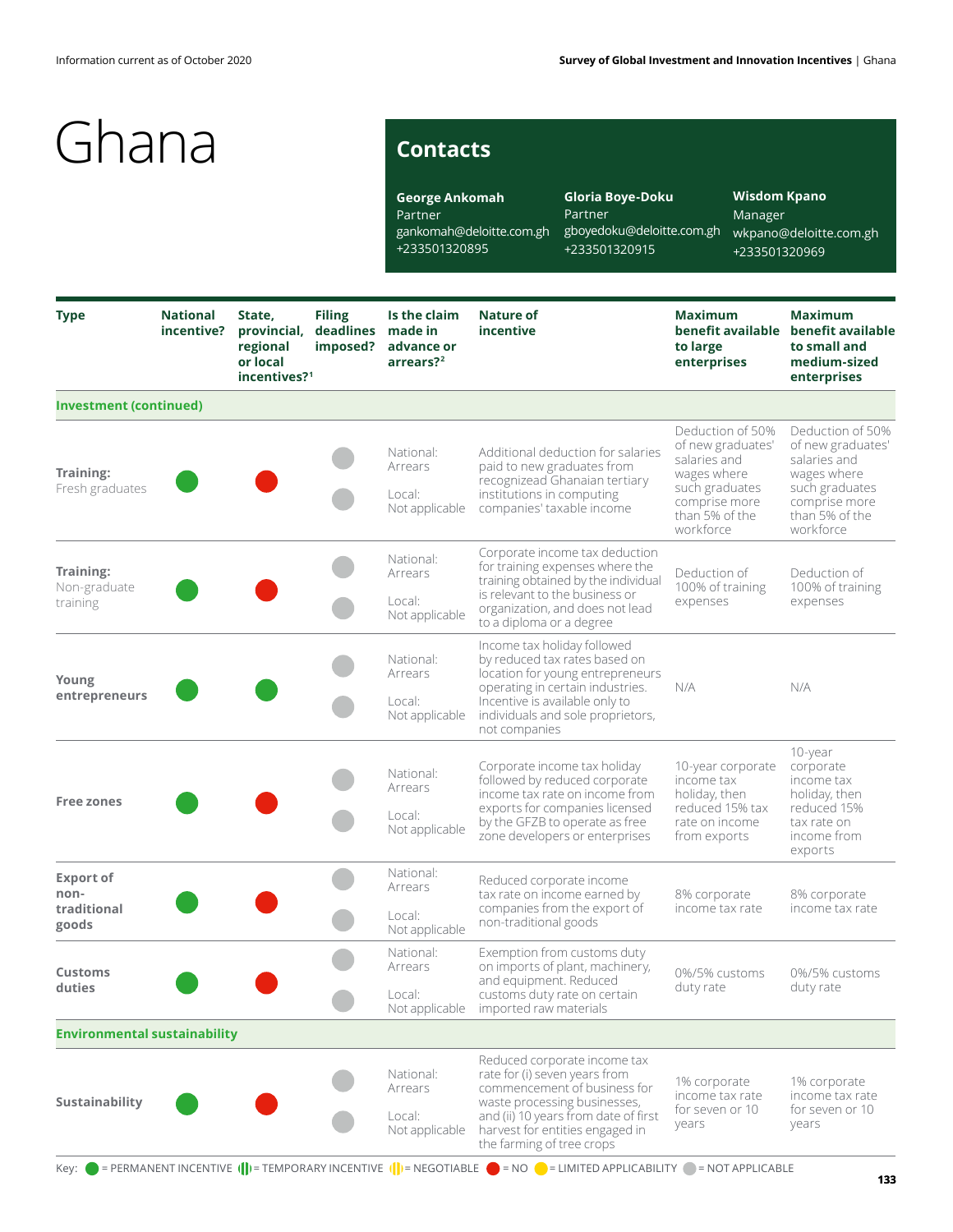# **Contacts**

**George Ankomah** Partner gankomah@deloitte.com.gh +233501320895

**Gloria Boye-Doku** Partner gboyedoku@deloitte.com.gh +233501320915

**Wisdom Kpano** Manager wkpano@deloitte.com.gh +233501320969

## **Country background**

The general corporate income tax rate in Ghana is 25%, although a reduced rate of 8% applies to income from the export of nontraditional goods (including horticultural products and handicrafts); reduced rates of 12.5% or 18.75% apply to manufacturing businesses, depending on their location; and a reduced rate of 22% applies to entities principally engaged in the hotel industry. A 35% rate applies to mining and petroleum companies.

## **Nature of incentives**

The government has focused on improving the business environment through a variety of policies and national infrastructure projects, with an emphasis on boosting exports and attracting investment as an integral part of the economic development strategy.

The Ghana Investment Promotion Centre (GIPC) Act, 2013 and the Free Zones Act, 2003 enacted the GIPC and the Ghana Free Zones Board (GFZB), respectively, to promote economic development and regulate the activities of investors. The GIPC governs investment in all sectors of the economy except oil and gas, minerals and mining, and within the free zones enclave. All foreign companies must register with the GIPC.

In some cases, foreign investors may enjoy certain tax benefits under the law, with additional incentives where the project is deemed critical to the country's development. The incentives are granted by the GIPC in conjunction with the Commissioner General of the Ghana Revenue Authority.

### **Investment incentives**

### **Agricultural sector**

A 1% corporate income tax rate applies to entities investing in the production of livestock, fish, and other cash crops for five years from the date of commencement of business (10 years for entities investing in the production of cattle). This incentive applies to agro-processing and cocoa by-product businesses for five years beginning from the year in which commercial production commences. Qualifying agricultural businesses are taxed at a reduced rate for a further five

years after the end of the temporary concessionary period as follows: 20% for Accra and Tema, 15% for other regional capitals outside the Northern Savannah Ecological Zone, 10% outside other regional capitals, and 5% for the Northern Savannah Ecological Zone.

## **Exemption from customs import duties for plant, machinery, equipment, and parts**

Imports of plant, machinery, equipment, and parts are zero-rated for customs purposes under the GIPC Act. An enterprise whose plant, machinery, equipment, and parts are not zero-rated under the Customs Act 2015 may apply to register with the GIPC, and then apply for exemption from import duties and related charges under the GIPC Act.

Members of the Association of Ghana Industries (AGI) also may apply via the AGI to import raw materials not found in Ghana at a reduced customs duty rate of 5%.

## **Manufacturing**

A reduced corporate income tax rate of 18.75% applies to manufacturing business located in regional capitals (except Accra and Tema), and a 12.5% rate applies to manufacturing business located elsewhere in Ghana. Agro-processing companies and companies that produce cocoa by-products are not eligible for the incentive.

Manufacturing businesses licensed as free zone entities are entitled to a 10-year corporate income tax holiday. After the expiration of the 10-year tax holiday, manufacturing firms registered as free zone entities that meet the criteria for the locational incentives are eligible for the reduced 18.75% or 12.5% rate on their domestic sales.

### **One District One Factory (1D1F)**

Entities registered under the 1D1F tax incentive framework are entitled to:

- **•** A five-year corporate income tax holiday;
- **•** Waiver of import duties and taxes on imported equipment, machinery, and parts;